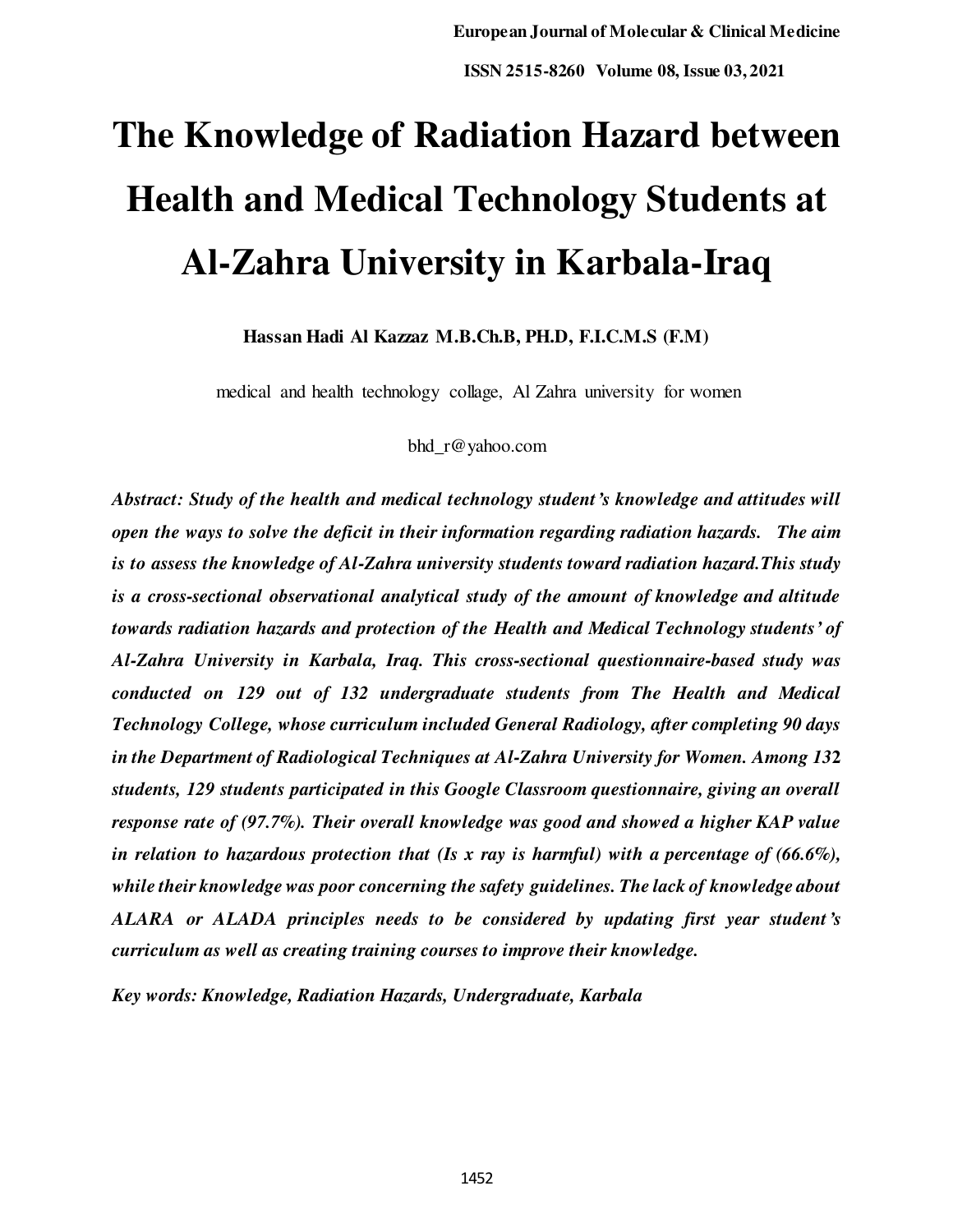#### **Introduction:**

This study focuses on the knowledge of undergraduate students of Health and Medical Technologyconcerning radiation hazards and protection.

Radiation has always been present in the overall environment. However, mankind was not directly conscious of its existence until the end of the 19th century, when a compilation of scientific discoveries were made <sup>[\[1](https://www.omicsonline.org/open-access/assessment-of-knowledge-and-attitude-of-nurses-towards-ionizing-radiation-during-theatreward-radiography-2167-1168-1000342.php?aid=74253#1)]</sup>. The International Commission on Radiological Protection (ICRP) is one of the essential organizations that are concerned with the protection against ionizing radiation  $[2]$ [.](https://www.omicsonline.org/open-access/assessment-of-knowledge-and-attitude-of-nurses-towards-ionizing-radiation-during-theatreward-radiography-2167-1168-1000342.php?aid=74253#1) Although radiological doses are rather low and the chances of any late effects are slight, it should nevertheless be kept as low as possible  $[3]$ . X-Rays have the ability to pierce through human tissues <sup>[4].</sup>In general, the greater the amount of radiation strikes a cell, the greater the chances of causing an effect may find place. If a significant number of cells are affected, the organism may be damaged or deceas[e.](http://www.jioh.org/article.asp?issn=0976-7428;year=2017;volume=9;issue=2;spage=81;epage=87;aulast=Srivastava#ref4)  $[5]$ Increasing medical doctors' knowledge concerning radiation hazards is a part of the radiation protection programs.  $[6]$ Implementing periodic radiation safety training for occupational workers would be beneficial to practice a radiation safety culture  $^{[7]}$ .Radiation hazard is harmful and it becomes precarious when there is a professional malignance or ignorance  $[8]$ . According to the position distance rule, the radiographer's position should be at least 6 feet away from the source at an angle of 90° to 135° to the central X-Ray bea[m](http://www.jioh.org/article.asp?issn=0976-7428;year=2017;volume=9;issue=2;spage=81;epage=87;aulast=Srivastava#ref4) <sup>[9]</sup>.Radiographic investigations in medicine cause radiation exposure to both the patient and the radiographer, and care is to be taken to protect both.<sup>[\[10\]](http://www.jioh.org/article.asp?issn=0976-7428;year=2017;volume=9;issue=2;spage=81;epage=87;aulast=Srivastava#ref4)</sup>Radiographs is a vital diagnostic tool for dental professionals  $\frac{[11]}{[11]}$  $\frac{[11]}{[11]}$  $\frac{[11]}{[11]}$ . The present occupational exposure limits have been established to ensure that no individual will suffer deterministic effects and that the probability for stochastic effects is as low as reasonably and economically possible  $\frac{12}{2}$ .

# **Materials and Methods:**

This cross-sectional questionnaire-based study conducted on 132 undergraduate students of Health and Medical Technology whose curriculum included general Radiology after completing their 90 days in the Department of Radiological Techniques at Al-Zahra University for girls as first year students. Out of 132 students, 129 students had participated in this study. This study is an analytical study of the knowledge towards radiation hazards and protection between health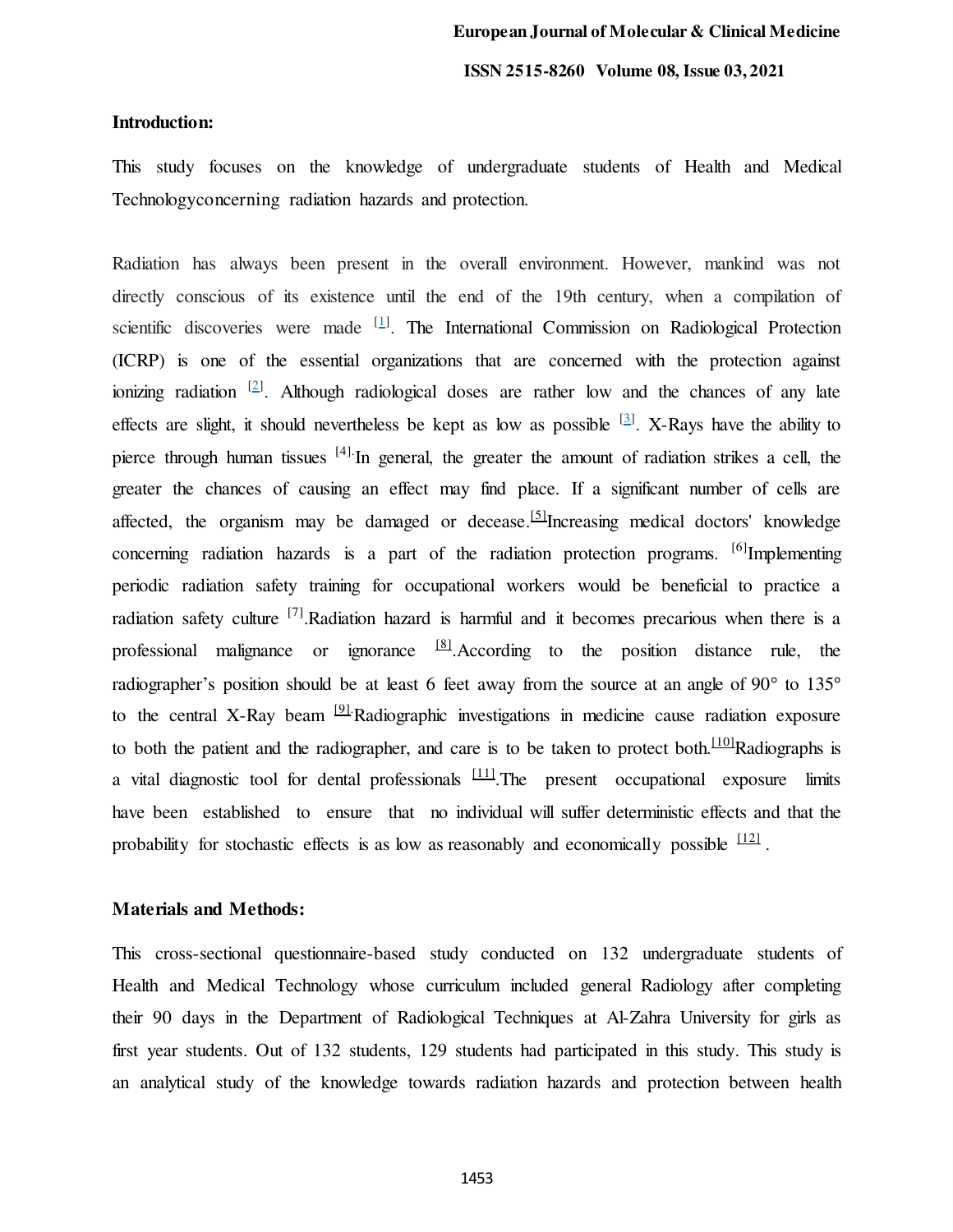#### **ISSN 2515-8260 Volume 08, Issue 03, 2021**

and medical technology. The questionnaire was cited and slightly modified from Bahija Basheer\* et al. [6].

Ethical approval was obtained from the independents ethics committee of Al-Zahra University in Karbala-Iraq prior to the study. The period of research and data collection was between September 2019 and August 2020. Questionnaires were distributed among the students using Google Classroom and were returned by the students after completing using the same way. The questionnaire was pilot-tested and specifically designed for their study comprising of 15leading questions. Among the 15 questions; 14 were close ended, while there was one was leading question. The questionnaire is related to the radiological hazards of radiographs and radiation protocol in the form of multiple choices given to each participant. This questionnaire comprised of the following two sections with 15questions:

1. Socio-demographic data such as age and place of residence.

2. Knowledge regarding radiological hazards of radiation.

3.Attitude of the students towards radiation protection.

Statistical tests used Chi-square and the p-value was set to a value of 0.05.

#### **Results**:

Out of 132 students who were invited to participate in the study, a total 129 students had joined this study, giving an overall response rate of (97.7%). (Table 1) shows residency, marital status and the age of the students. The average age of the students was 11.27±5.23. Out of 132 students only 16 (12.6%) were married. Most students are in between 18-20 years old. The majority of students, 88 (69.3%) were from Karbala governorate, while 39 (30.7%) were from other Iraqi governorates.

| Variable    | Category N $(\%)$ |           |
|-------------|-------------------|-----------|
| Governorate | Karbala           | 88(69.3%) |

**Table 1: Residency, Marital Status and Age of Students**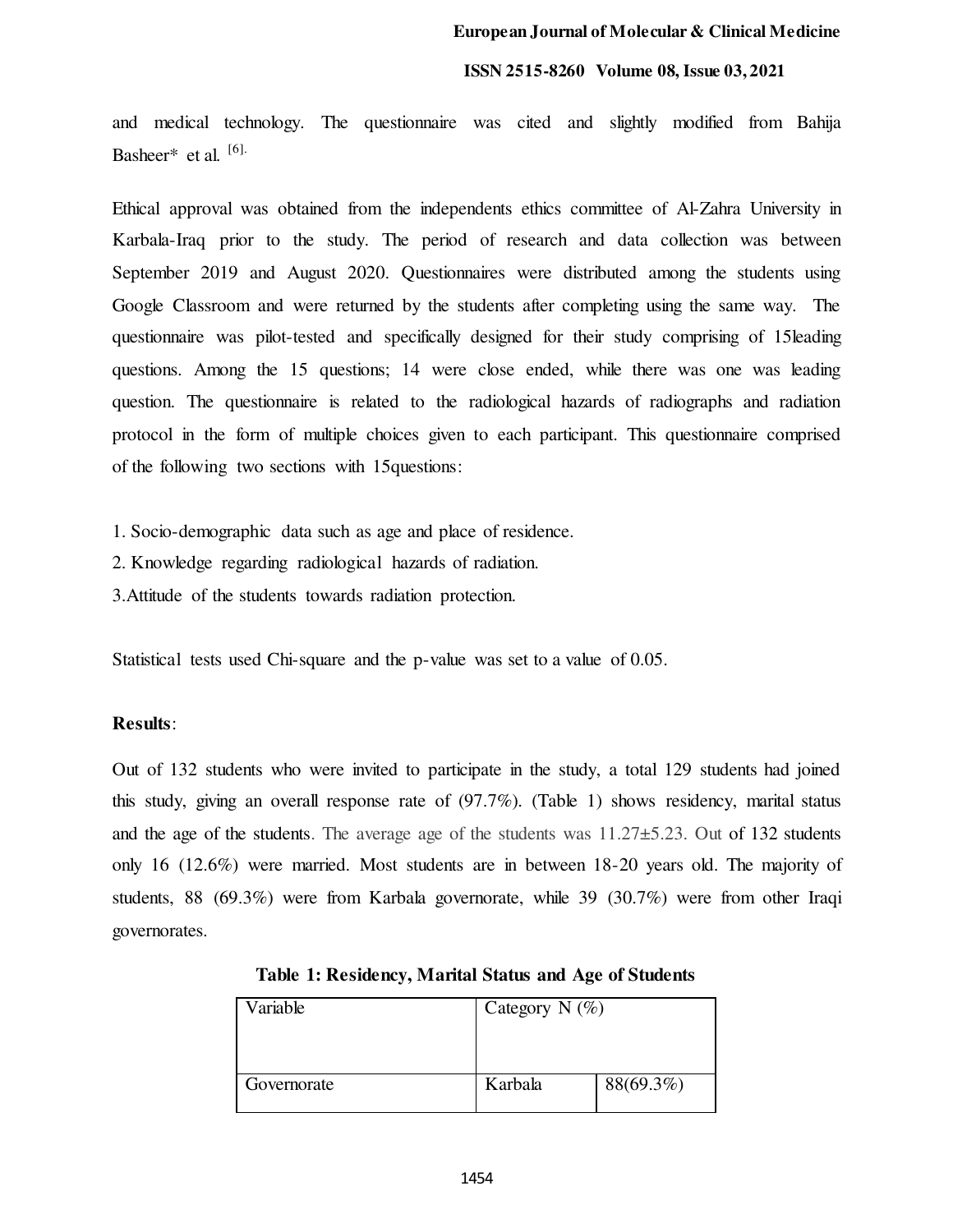|                | Outside   | 39(30.7%)     |
|----------------|-----------|---------------|
|                | Karbala   |               |
| Marital status | married   | $16(12.6\%)$  |
|                | unmarried | $111(87.4\%)$ |
| Age            | Below 17  | $1(0.8\%)$    |
|                | 18-20     | $101(79.5\%)$ |
|                | $21 - 29$ | 22(17.2%)     |

## **ISSN 2515-8260 Volume 08, Issue 03, 2021**

Table 2: Shows the distribution of the students according to their knowledge about X-Rays with regards to safety guidelines, safe distance, exposure and protective measures. (66.6%) was the percentage that showed knowledge of higher KAP value in relation to hazardous protection and that (X-rays are harmful). While their knowledge was poor about saftey guidelines; case of Awareness of ALARA or ALADA principle was  $(21\%)$ , and an estimated knowledge of  $(46.5\%)$ about NCRP Awareness of and ICRP recommendations, while they had moderate knowledge about High speed film which is required in a reduce exposure with a percentage of (29.4%).

## **Table 2: Knowledge of the Students towards Radiation Protection**

| N <sub>o</sub> | Knowledge item                  | <b>Response</b>      | $N(\%)$      |
|----------------|---------------------------------|----------------------|--------------|
| $\mathbf{1}$   | Is X-Ray is harmful             | Yes                  | 86(66.6%)    |
|                |                                 | N <sub>0</sub>       | $35(27.1\%)$ |
|                |                                 | don't<br>$\mathbf I$ | $5(3.9\%)$   |
|                |                                 | know                 |              |
| $\overline{2}$ | reflected<br>from<br>X-Ray      | Yes                  | $57(44.1\%)$ |
|                | beams are walls                 | N <sub>o</sub>       | 51(39.5%)    |
|                |                                 | don't<br>I           | 19(14.7%)    |
|                |                                 | know                 |              |
| 3              | Awareness of NCRP and           | Yes                  | 60(46.5%)    |
|                | <b>ICRP</b> recommendations     | N <sub>o</sub>       | $20(15.5\%)$ |
|                |                                 | don't<br>I           | 43(33.3%)    |
|                |                                 | know                 |              |
| 4              | of<br>Awareness<br>the          | Yes                  | $72(55.8\%)$ |
|                | usefulness<br>of<br>collimators | N <sub>o</sub>       | $52(40.3\%)$ |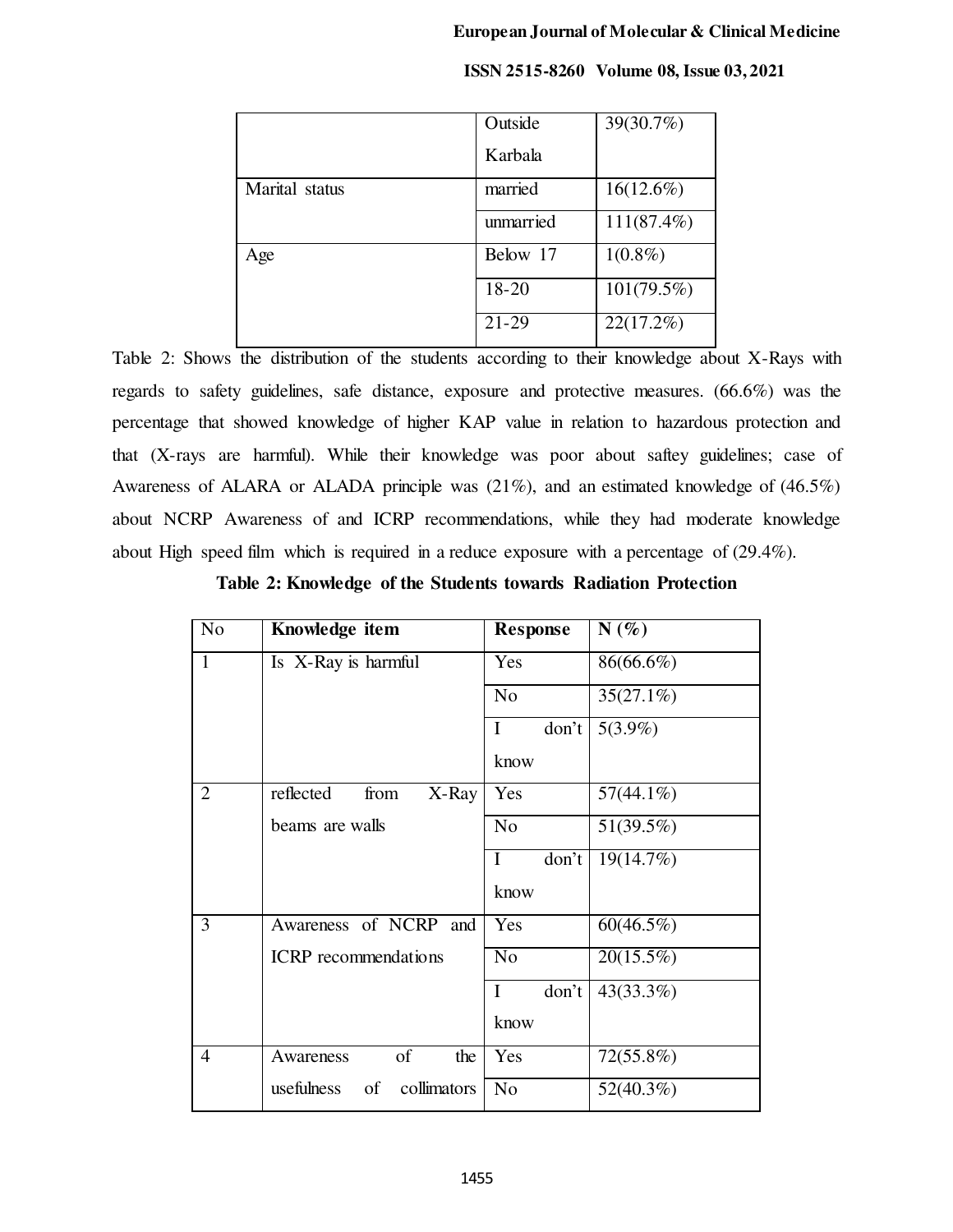|    | and filters in radiography     | $\mathbf{I}$   | don't                     | 30(23.2%)               |
|----|--------------------------------|----------------|---------------------------|-------------------------|
|    |                                | know           |                           |                         |
| 5  | Awareness of deterministic     | Yes            |                           | 83(64.3%)               |
|    | and stochastic effects         | N <sub>o</sub> |                           | $15(11.6\%)$            |
|    |                                | $\bf{I}$       | don't                     | 29(22.5%)               |
|    |                                | know           |                           |                         |
| 6  | Awareness of ALARA or          | Yes            |                           | 27(21%)                 |
|    | ALADA principle                | NO             |                           | $\sqrt{48(37.2\%)}$     |
|    |                                | $\bf{I}$       | $d$ on't                  | $\overline{51(39.5\%)}$ |
|    |                                | know           |                           |                         |
| 7  | digital radiography<br>Dose    | yes            |                           | 77(59.6%)               |
|    | required less exposure than    | N <sub>o</sub> |                           | $15(11.6\%)$            |
|    | conventional x ray             | $\mathbf{I}$   | don't                     | $35(27.1\%)$            |
|    |                                | know           |                           |                         |
| 8  | High speed film is required    | Yes            |                           | 38(29.4%)               |
|    | a reduce exposure              | N <sub>o</sub> |                           | 62(48%)                 |
|    |                                | $\mathbf I$    | $\overline{\text{don't}}$ | 62(48%)                 |
|    |                                | know           |                           |                         |
| 9  | Radiography is absolutely      | Yes            |                           | 69(53.5%)               |
|    | contraindicated in pregnant    | N <sub>o</sub> |                           | 55(42.6%)               |
|    | women                          | $\bf{I}$       | don't                     | $2(1.5\%)$              |
|    |                                | know           |                           |                         |
| 10 | distance<br>the<br>exact<br>an | Yes            |                           | 80(62%)                 |
|    | operator stand while taking    | N <sub>o</sub> |                           | 19(14.7%)               |
|    | X ray                          | I              | don't                     | 28(21.7%)               |
|    |                                | know           |                           |                         |

#### **ISSN 2515-8260 Volume 08, Issue 03, 2021**

Table 3 shows the attitude of the students towards radiation protection practice. The majority of the students agree with adhering to the radiation protection protocol in the future (94.5%). While the operator item had the amount of (55.85%) while asking the patient to hold the Film with their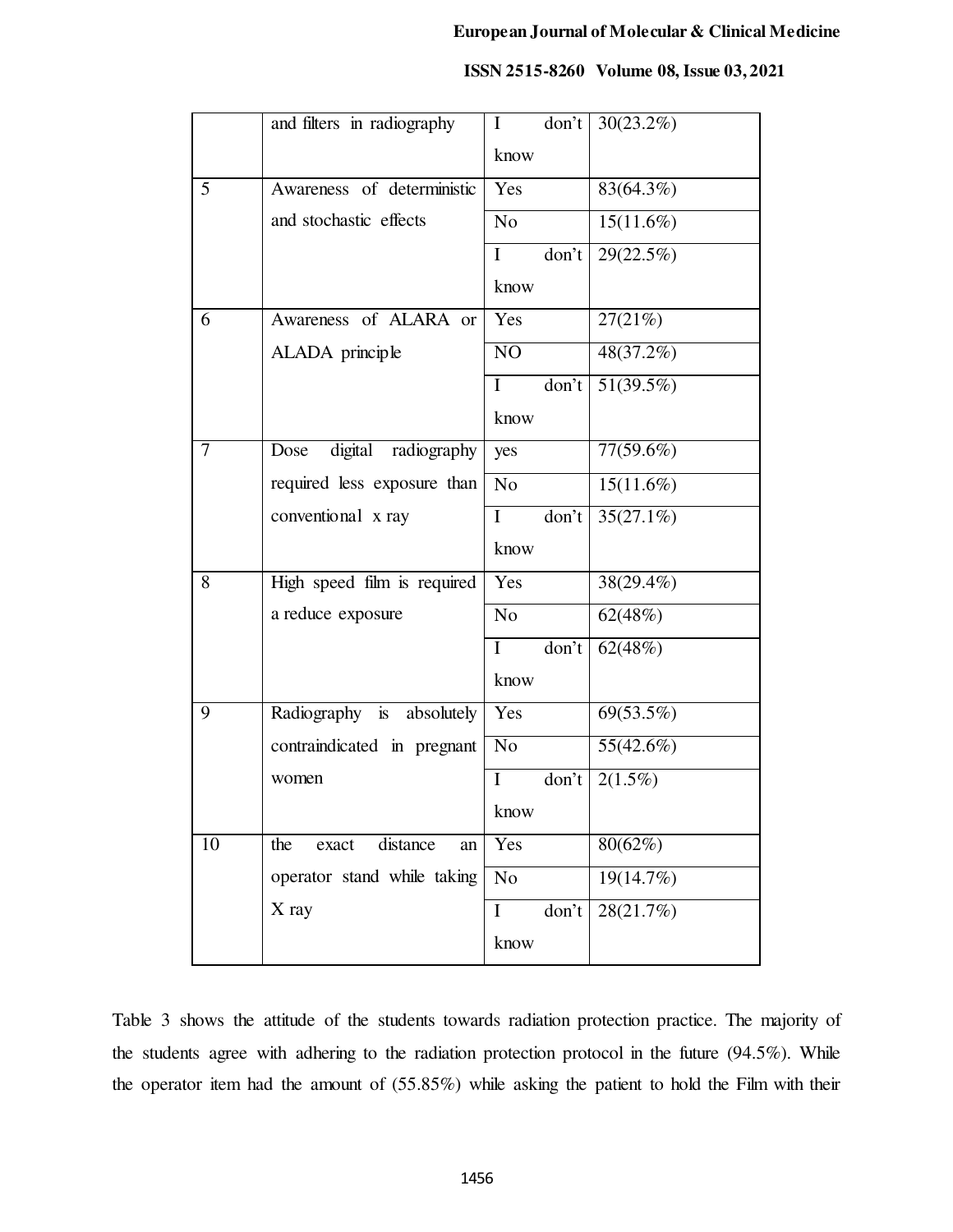#### **ISSN 2515-8260 Volume 08, Issue 03, 2021**

hand during exposure item had the result of a good (41.8%). The use of a lead apron, had the amount of (46.5%) who agreed with the using of a lead apron on regular basis, which is a good procedure to undergo. However, there were students who did not prefer using any lead apron, as a percentage of (39.5%) of them was because of the unavailability of the lead apron being equal to the students who do not know.

| N <sub>0</sub> | <b>Attitude Item</b>                | <b>Response</b>               | $N(\%)$                 |
|----------------|-------------------------------------|-------------------------------|-------------------------|
| $\mathbf{1}$   | ask the patient to hold the         | Yes                           | $54(41.8\%)$            |
|                | with<br>their<br>Film<br>hand       | N <sub>o</sub>                | $44(34.1\%)$            |
|                | during exposure                     | I Don't Know                  | 28(21.7%)               |
| $\overline{2}$ | Should<br>personal                  | Yes                           | $72(55.8\%)$            |
|                | monitoring<br>badges                | N <sub>o</sub>                | $11(8.5\%)$             |
|                | be worn by the operator             | <b>I</b> Don't Know           | $\overline{42(32.5\%)}$ |
| $\overline{3}$ | Adhering to the radiation           | Yes                           | 122(94.5%)              |
|                | Protection protocol in the          | $\overline{No}$               | 1(0.77%)                |
|                | future                              | I Don't Know                  | $4(3.1\%)$              |
| $\overline{4}$ | using lead aprons<br>on<br>$\rm{a}$ | Yes                           | $60(46.5\%)$            |
|                | regular basis                       | No                            | 29(22.8%)               |
|                |                                     | don't know                    | $38(29.4\%)$            |
| 5              | If never use lead aprons            | of<br>availability            | $51(39.5\%)$            |
|                | why not                             | apron                         |                         |
|                |                                     | Due to weight of              | $5(3.8\%)$              |
|                |                                     | the apron                     |                         |
|                |                                     | apron<br>Common               | $3(2.3\%)$              |
|                |                                     | for all                       |                         |
|                |                                     | follow<br>only<br>$\mathbf I$ | 30(23.2%)               |
|                |                                     | distance rule                 |                         |
|                |                                     | I Don't know                  | 51(39.5%)               |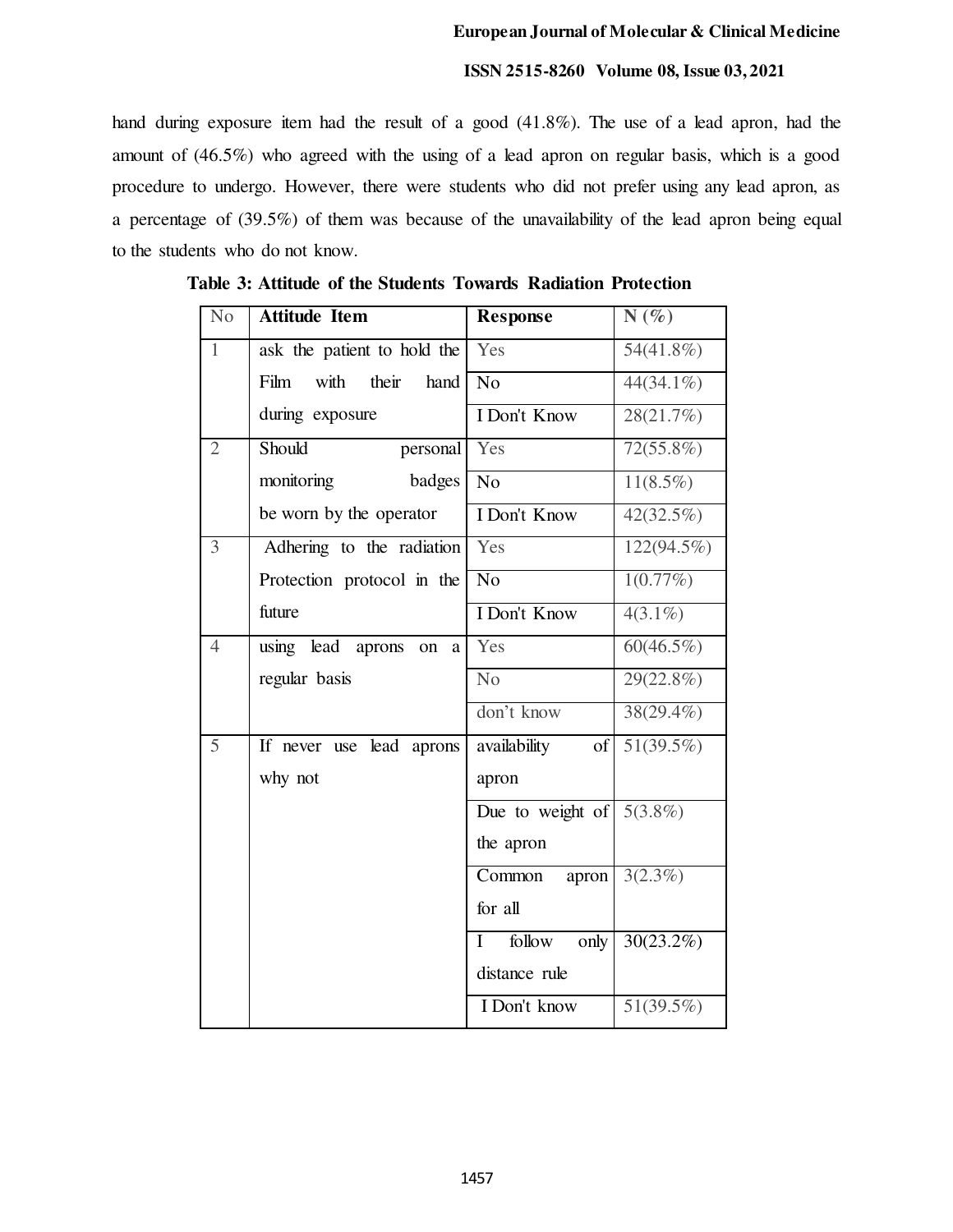# **Discussion:**

Several studies followed a certain routine to measure radiation exposure over the years. These studies have shown an increase in the occurrence of cancer, birth defects, and cataracts and even caused a shortening of life span  $^{[13]}$ . It is essential to follow ALARA principle which states that one must achieve "As Low as Reasonably Achievable" during dentist routine work to reduce the radiation dose, by which the exposure to dental radiation should be minimized wherever achievable <sup>[14]</sup>.

It was shown that (66.6%) of the students were aware that X-Rays are harmful and this result is identical with the findings of Behal S. who came up with a result that  $(59.01\%)$  of  $3^{\text{rd}}$  year students were aware that X-Rays are harmful and Prabhat, et al. percentage was (100%).

A classical question usually asked by patients and technicians on a daily basis, is whether X-Ray beams reflect from room walls or not  $^{[14]}$ . The results of current studies have shown that (39.5%) of the students answered 'No' for the question (are X ray beams reflected from walls) which is in concordance with Arnout EA study which showed that  $(50\%)$  of preclinical group  $2<sup>nd</sup>$  / 3<sup>rd</sup> students answered 'No' as well. The result of the present study shows that awareness of the usefulness of collimators and filters in radiography was (55.8%) which is above the result of Behal's study for undergraduate students that rated (39.34%) and below the result of Prabhat MP study for  $3<sup>rd</sup>$  medical undergraduates which was rated at a percentage of (72.5%). In this study, the students were aware about NCRP and ICRP recommendations (46.5%) which is almost equivalent to the results of Basheer, et al. dental students with a percentage of (45.4%), but not very close to Arnoute EA results which was (21.4%). Certain negligence done by medical practitioners can lead to a prolonged radiation exposure, which are hazardous and harmful to people [17].

In Sultan's <sup>[14]</sup> study, (19.2%) of undergraduates were Aware of ALARA or ALADA principle. In concordance with this study,  $(21\%)$  had answered 'yes.' An alleged overuse of CT scanning as well as an inappropriate selection of scanning methods was considered, all of which expose patients to needless radiation <sup>[18]</sup>. The result of the present study shows that students answer the question of (Does digital radiography require less exposure than conventional X-Ray?), to which (53.5%) was not coincide with Basheer's study and his dental students which were (80.7%) of the students. This explains that dental students were more aware, because digital radiography is

1458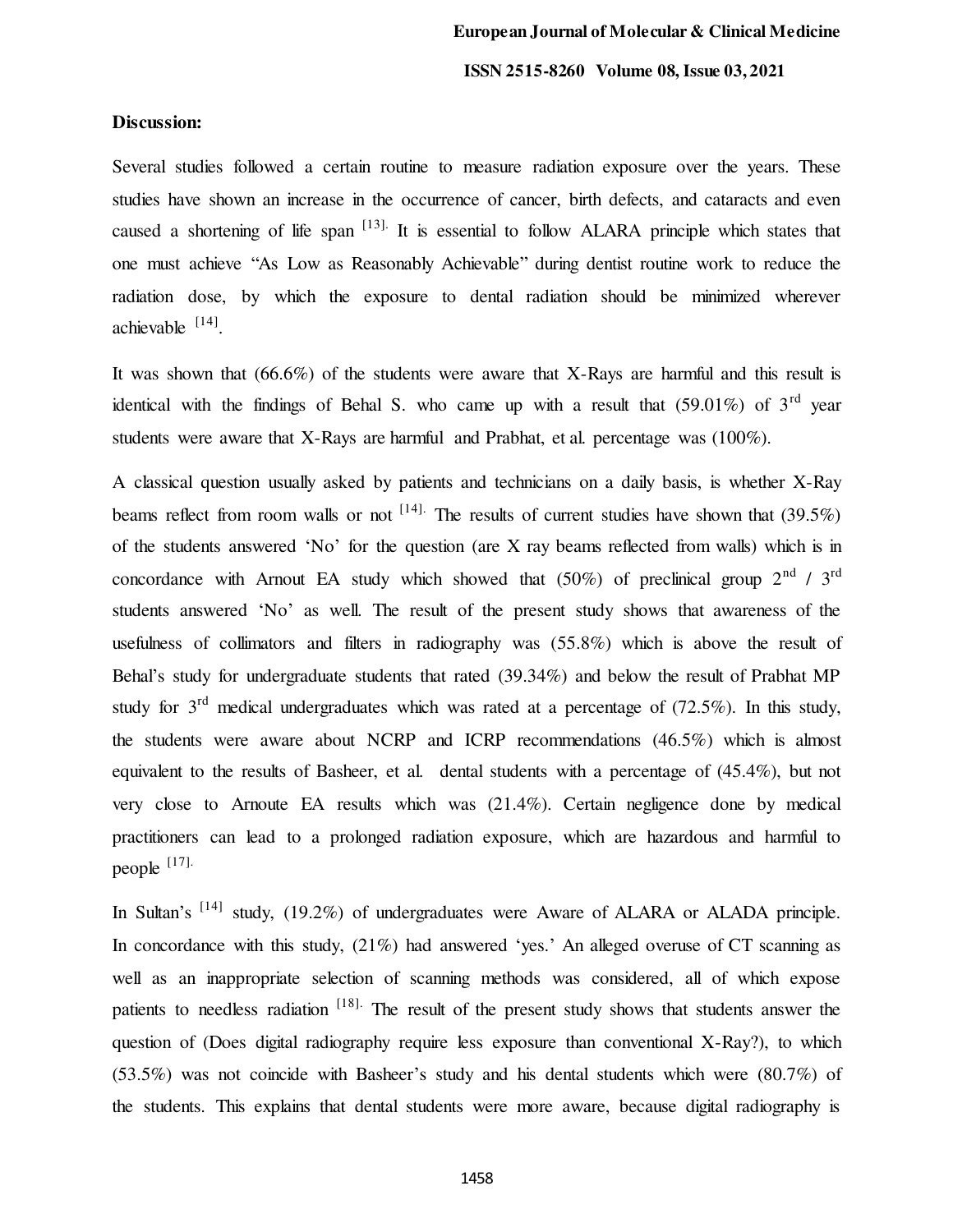#### **ISSN 2515-8260 Volume 08, Issue 03, 2021**

part of their daily work. ArnoutE.A's study revealed that  $(40.5\%)$  of the preclinical group  $(2<sup>nd</sup>/3<sup>rd</sup>)$ year students) answered 'yes' for the question (Does the high speed film require a reduced exposure?). The results did not coincide with the current study which had the result of (29.4%). This might be explained because of the advanced classrooms and devices of Arnout EA group.

The results of Arnout EA study showed that among undergraduate dental students, (87.5%) of them considered X-Rays to be harmful. In our study, out of 293 dental students,  $63.5\%$ considered X-Rays to be harmful.

In Behal S. 's study, it was observed that  $(45.90\%)$  of 3<sup>rd</sup> year students knew that X-Rays is absolutely contraindicated in pregnancy, which is, agree with the current study that resulted in a percentage of (53.5%). In Sultan R. study, (14.8%) of dental undergraduate students (the ideal distance an operator stand while taking X-Ray) tick the correct answer in comparison to  $(62\%)$ of the students of the current study which indicate that the current study, students are more knowledgeable than Sultan R.'s group.In this study the attitude of the students towards radiation protection was between  $(41.8\% - 94.5\%)$ .  $(39.5\%)$  do not use apron due to unavailability of apron, while the same rate does not know the reason.

#### **Conclusion**

The results obtained through this study show a good level of awareness to the knowledge of the students towards radiation protection, except for Awareness of ALARA or ALADA principles that was of an amount of (21 %) of the students. This might be because first-year students only study general principles in X-Ray materials. Basic knowledge and education development and updating the first year curriculum is required (about ALARA or ALADA principles). Workshops and training programs will be of great benefit to update students' knowledge.

#### **References:**

1.Bushberg, JT, Seibert JA, Edwin ML and Boone MJ, Essential physics of medical imaging, 2nd ed., Lippincott Williams and Wilkins. Philadelphia, 2002, P20-3

2. The Recommendations of the international commission on radiological protection. ICRP publication 103. Ann ICRP, 2007; 37(2-4): 1-3.

3- Abedellah, R.F., Attia, Foud, A.M. and Abedl-Halim, A.W. (2015) Assesment of physician's' Knowledge, Attitude and Practices of Radiation safety at Suez Canal University Hospital, Egypt. Open Jornal of Radiology, 5, 250-258.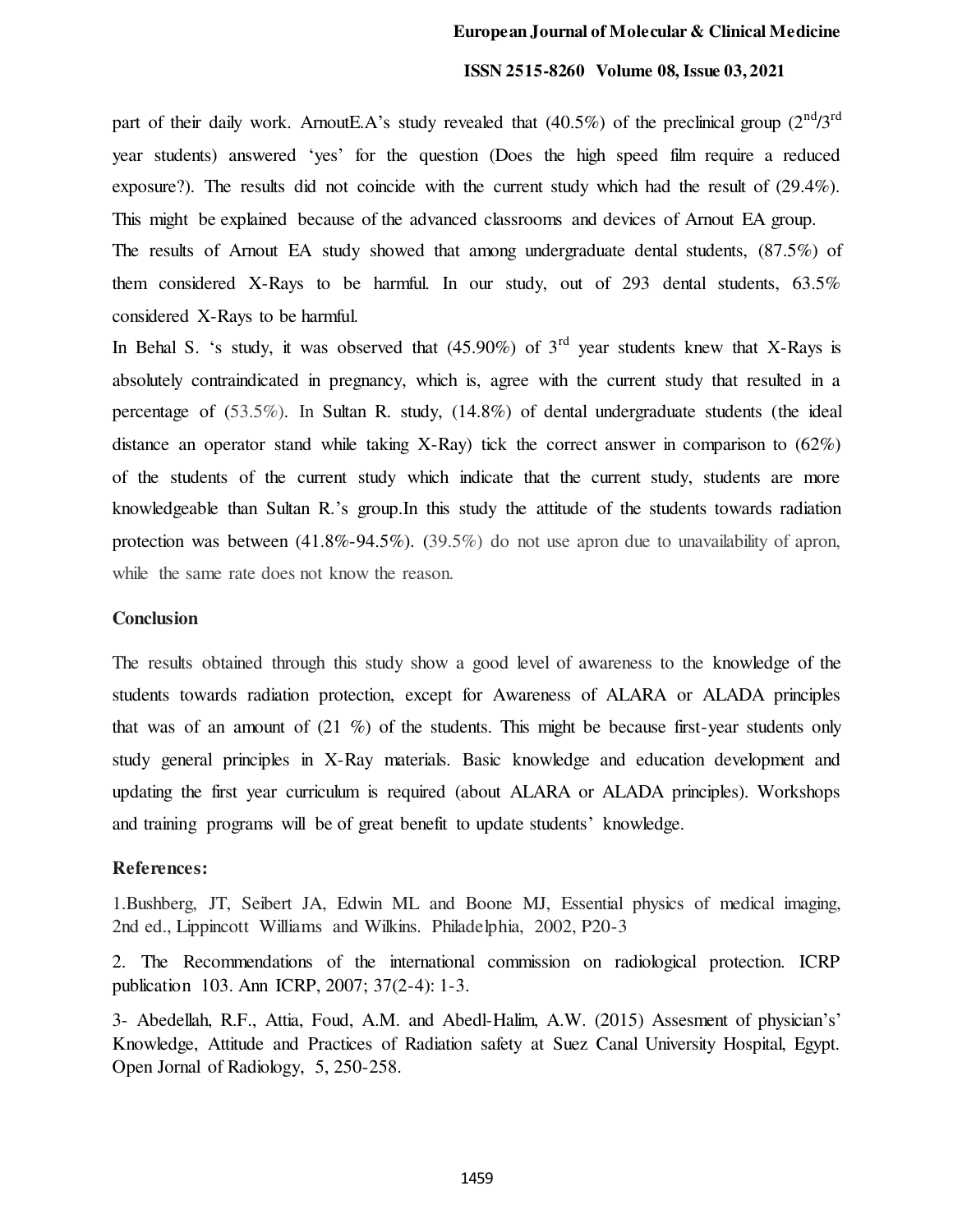#### **ISSN 2515-8260 Volume 08, Issue 03, 2021**

4. Barr, J. H., and R. G. Stephens. "Pertinent basic concepts and their applicatsiionn clinical practice." Dental Radiology. Philadelphia: Saunders, 1980, pp. 27-8.

5. What are the Health Effects of Ionizing Radiation? 1996. Available from: [http://www.nj.gov/dep/rpp/llrw/download/fact07.pdf.](http://www.nj.gov/dep/rpp/llrw/download/fact07.pdf) [Last cited on 2015 Jun 14].

6.Bahija Basheer\*, Khalid W. Albawardi, Sulaiman A. Alsanie,et al. Knowledge, Attitudes and Perception toward Radiation Hazards and Protection among Dental Professionals in Riyadh, Kingdom of Saudi Arabia College of Dentistry, King Saud bin Abdulaziz University for Health Sciences, Riyadh, Kingdom of Saudi Arabia, International Journal of Medical Research & Health Sciences, 2019, 8(9): 75-81.

7. Victoria Marx M, The Radiation Dose in Interventional Radiology Study: Knowledge Brings Responsibility. *J VascIntervRadiol,* 2003, *14: 947–51* 

8. Prabhat MP, Sudhakar S, Praveen B, Ramaraju K. Knowledge, attitude and perception (KAP) of dental undergraduates and interns on radiographic protection — A questionnaire based crosssectional study. J Adv Oral Res., 2011; 2: 45-50.

9. Freny R. Karjodkar. Essentials of Oral & Maxillofacial Radiology, 2<sup>nd</sup> addition. Department of oral medicine and radiology Nair hospital dental collage. Mumbai, Maharashtra, India, 2019, pp. 50-56

10. Briggs-Kamara MA, Okoye PC, Omubo-Pepple VB. Radiation safety awareness among patients and radiographers in three hospitals in Port Harcourt. Am J Sci Ind Res. 2013; 4:83– 8. [\[Google Scholar\]](https://scholar.google.com/scholar_lookup?journal=Am+J+Sci+Ind+Res&title=Radiation+safety+awareness+among+patients+and+radiographers+in+three+hospitals+in+Port+Harcourt&author=MA+Briggs-Kamara&author=PC+Okoye&author=VB+Omubo-Pepple&volume=4&publication_year=2013&pages=83-8&) 

11. Behal S. Perception of dental undergraduates and interns on radiation protection safety protocol - A questionnaire based cross-sectional study. IAIM, 2016; 3(12): 68-74.

12. White SG, Pharaoh MJ. Oral radiology: Principles and interpretation. (5th edn), Mosby, St. Louis, USA. 2004; 25-46.

13. Kajodkar FR. Chapter 6; Protection from radiation in Textbook of Dental and Maxillofacial Radiology, First edition. Jaypee brothers, New Delhi. P 49-65.

14.Behal S. Perception of dental undergraduates and interns on radiation protection safety protocol -A questionnaire based cross-sectional study. IAIM, 2016; 3(12): 68-74.

15. Arnout EA, Jafar A (2014) Awareness of Biological Hazards and Radiation Protection Techniques of Dental Imaging- A Questionnaire Based Cross-Sectional Study among Saudi Dental Students. J Dent Health Oral DisordTher 1(2): 00008. <http://dx.doi.org/10.15406/jdhodt.2014.01.00008>

16. Sultan R, Parvez K, QURESHI H. Awareness about dental radiography among dental students. J Park Dent Assoc 2018; 27(3):147-51.

17.Shahab S, Kavosi A, Nazarinia H, Mehralizadeh S, et al. Compliance of Iranian dentists with safety standards of oral radiology. DentomaxillofacRadiol., 2012; 41:159-64.